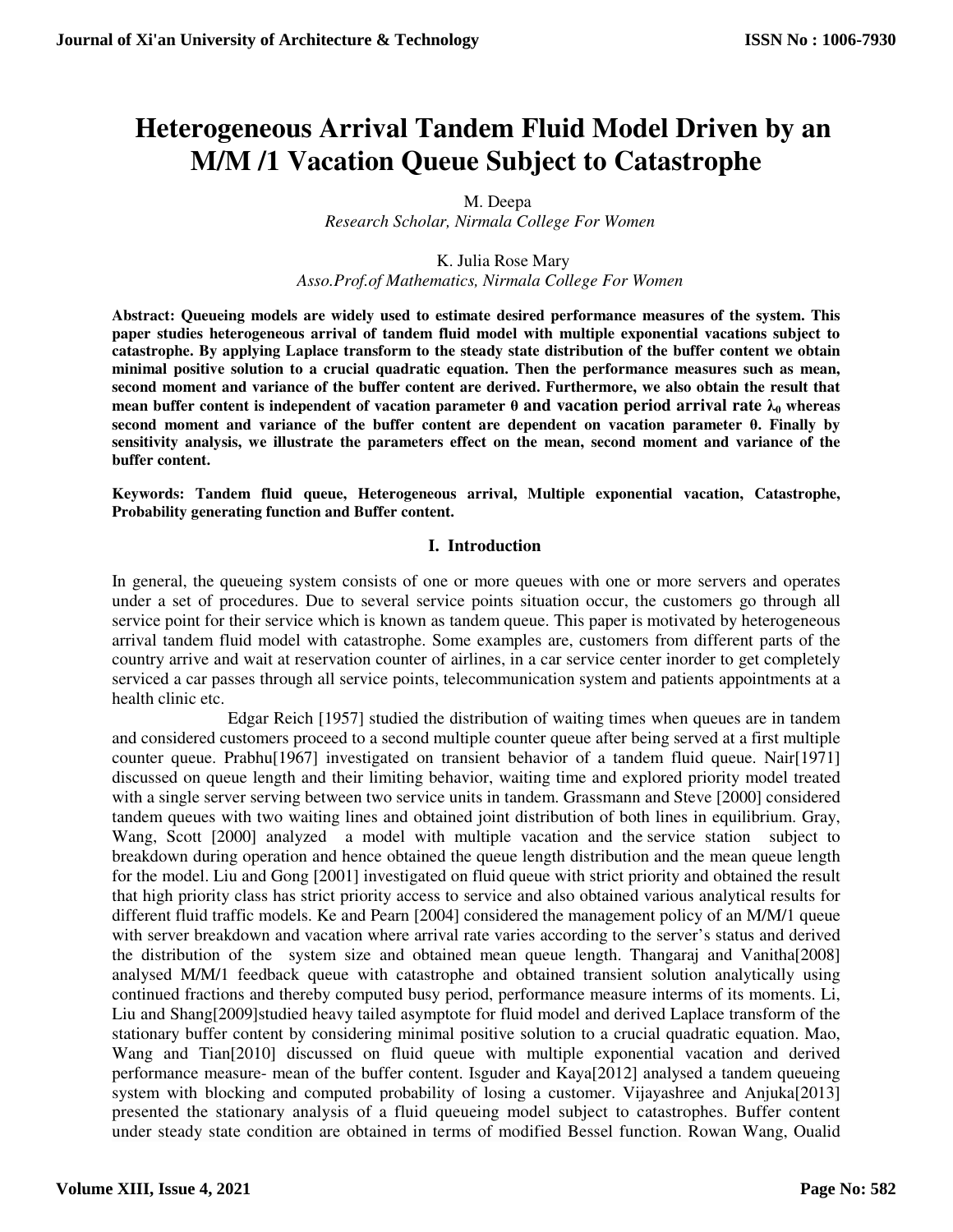Jouini and Saif Benjaafar[2014] considered service system with a finite number of customer's arrival and obtained various performance measures of interest, including the expected waiting time of a specific customer, arbitrary customer, the expected completion time of all customer and examined the effect of heterogeneity inter-arrival and service times. Deepa Muthu and K. Julia Rose Mary[2020] discussed a fluid model with heterogeneous arrival and exponential vacation subject to catastrophe In their paper they discussed the Laplace transform of the stationary buffer content distribution with the minimal positive solution to a crucial quadratic equation and also obtained mean of the buffer content. Deepa Muthu and K. Julia Rose Mary[2021] studied bulk arrival tandem fluid queue with multiple exponential vacations and computed the Laplace transform of buffer content and hence obtained performance measures such as mean, second moment and variance of the buffer content.

 This paper aims at heterogeneous arrival tandem fluid model with multiple exponential vacations subject to catastrophe. We derive Laplace transform of the buffer content and obtain the performance measure such as mean of the buffer content which is independent of the vacation parameter θ and vacation period arrival rate  $λ_0$ . Further, second moment and variance of the buffer content are obtained which are dependent on vacation parameter θ.

 This paper is organized as follows: Model descriptions is given in section II. In section III, we write system of steady state differential equations and derive Laplace transform of the buffer content. In section IV, we obtain performance measures such as mean, second moment and variance of the buffer content. In section V, by sensitivity analysis we present parameters effect on mean, second moment and variance of the buffer content.

# **II. Model Description**

Consider a tandem fluid queue modulated by an M/M/1 multiple vacations queue subject to catastrophe in which, fluid queue arriving at the system is heterogeneous. Let the arrival rate during vacation and busy period be denoted by  $\lambda_0$  and  $\lambda_1$ , follow a Poisson distribution. The heterogeneous arrivals are serviced at the service rate μ, follow exponential distribution whereas the arrival times and service times of the present tandem fluid model are distributed identically. When the system is non empty, catastrophe occurs with mean rate ξ follows Poisson process. The occurrence of catastrophe during busy period annihilates the system and restarts after a period of time. Therefore catastrophe affects the arrival rate as well. The customers are serviced according to their arrival and duration of each vacation is independent of arrival, service and catastrophic rate. The server goes for vacation when the system is empty. If there are no customers in the queue after vacation server takes up another vacation called as multiple vacations, where vacation times  $V(t)$  are distributed exponentially with parameter  $\theta$ . Let us denote Markovian process  $\{N(t), J(t), t \ge 0\}$  with state space

$$
\Omega = \{ (k, 0), k=0, 1, 2, \dots \} \cup \{ (k, 1), k=1, 2, \dots \}
$$
 (1)

Where N(t), J(t) represent number of customers in the queue at time t and state of the system in busy or vacation state at time t.  $J(t) = \begin{cases} 0$ , the server is on vacation period at time t 1 , the server is in busy period at time t

By defining a non-negative random variable  $C(t)$  be the buffer amount of fluid at time t, also let the output from the tandem queue of heterogeneous arrival under multiple vacations and catastrophe has a current rate R and a constant leak rate c which represents a buffer. The buffer would be empty if  $\mu$  < c. But we assume that  $\mu > c$  always and current rate R=0, if the server is on vacation. Therefore, the net input rate of the fluid  $r<sub>b</sub>$  to the buffer during busy period is  $>0$  ((i.e)  $r<sub>b</sub>$  >0) and during vacation let the net input rate be  $r_v$  ((i.e)  $r_v < 0$ ). Hence  $r_v = -c$ .

We define 
$$
\pi_{kj} = P\{N = k, J = j\} = \underset{t \to \infty}{\text{lt}} P\{N(t) = k, J(t) = j\}
$$
 where (N,J) is

stationary random vector of the stable distribution. Define, mean drift d of the Markovian process  $\{C(t),$ t≥0} where C(t) is the mean buffer content as  $d = r_b P{J=1}+ r_v P{J=0}$ . Thus the 3- dimensional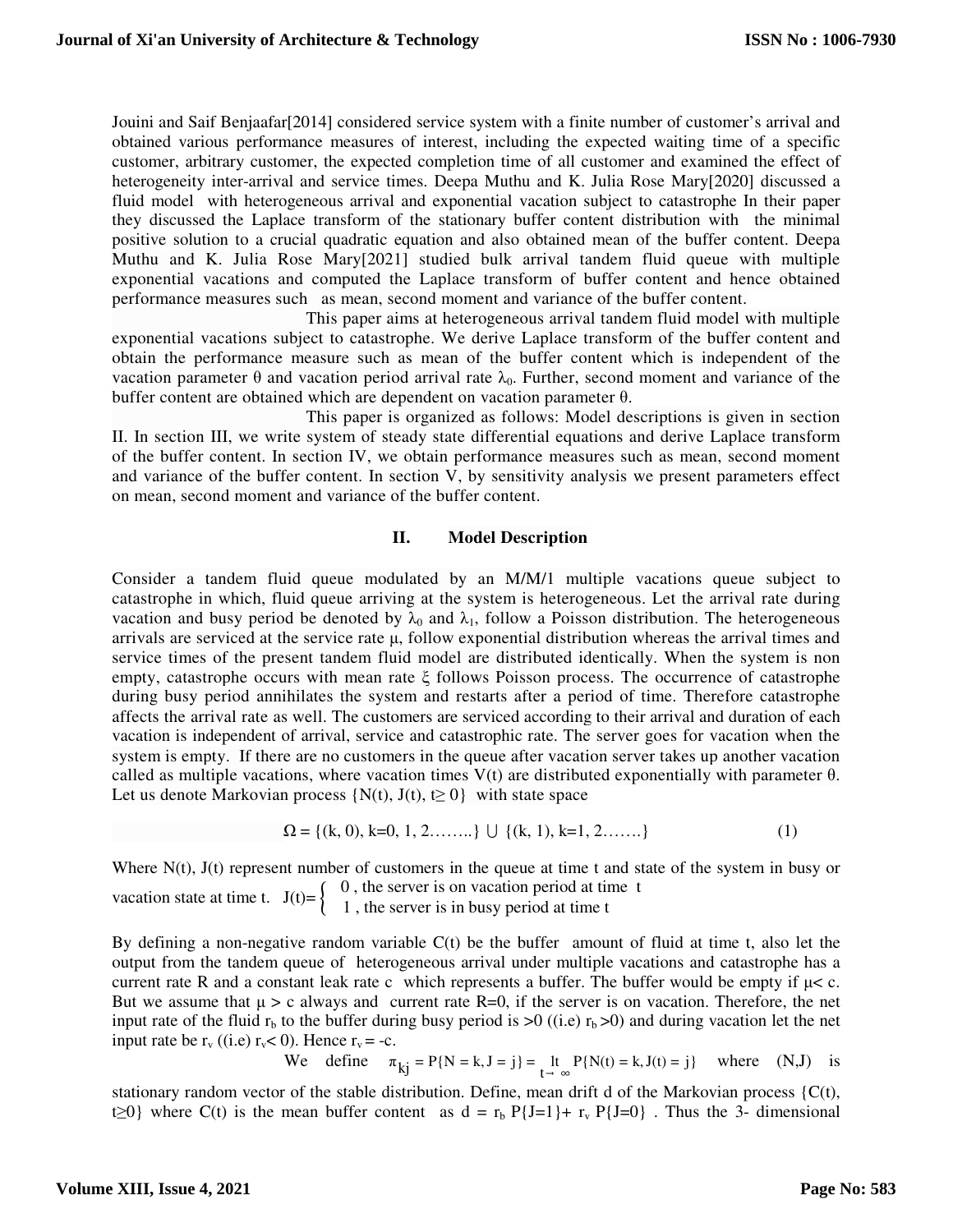Markovian process  $\{ (N(t),C(t),J(t)) : t \ge 0 \}$  for finite buffer is stable, if d<0. (i.e)  $d = [r_v(1-(\frac{\cdots}{\mu})) + r_b \frac{\cdots}{\mu}]$  $(\frac{1+\xi}{\mu}) + r_b \frac{\lambda}{\mu}$  $d = [r_v (1 - (\frac{\lambda_1 + \xi}{u})) + r_b \frac{\lambda_0}{u}]$ 

where d<0. Therefore, the Markovian process  $\{N(t), J(t), C(t), t\geq 0\}$  with net input rate is stable only if  $\lambda_1 + \xi < \mu$  and  $\lambda_0 < \mu$ . When the process is stable we write  $F_{kj}(w) = \lim_{t \to \infty} F_{kj}(t, w)$ . Hence, we assume that the stability conditions are satisfied throughout the analysis.

# **III. SYSTEM OF DIFFERENTIAL EQUATIONS AND SOLUTION**

By considering the above assumptions system of differential equations for the specified model are written as

$$
r_v \frac{dF_{00}(w)}{dw} = -\lambda_0 F_{00}(w) + \mu F_{11}(w)
$$
 (2)

$$
r_v \frac{dF_{k0}(w)}{dw} = \lambda_0 F_{k-1,0}(w) - (\lambda_0 + \theta) F_{k0}(w), \qquad k \ge 1
$$
 (3)

$$
r_b \frac{dF_{11}(w)}{dw} = \theta F_{10}(w) - (\lambda_1 + \mu + \xi) F_{11}(w) + \mu F_{21}(w)
$$
\n(4)

$$
r_b \frac{dF_{k1}(w)}{dw} = \theta F_{k0}(w) + (\lambda_1 + \xi) F_{k-1,1}(w) - (\lambda_1 + \mu + \xi) F_{k1}(w) + \mu F_{k+1,1}(w), \qquad k \ge 2
$$
 (5)

$$
F_{00}(0) = \frac{d}{r_v} \cdot \frac{\theta}{\lambda_0 + \theta} = a \tag{6}
$$

$$
F_{k0}(0) = \frac{d}{r_v} \cdot \frac{\theta}{\lambda_0 + \theta} \cdot (\frac{\lambda_0}{\lambda_0 + \theta})^k = b_k, \quad k \ge 1
$$
\n<sup>(7)</sup>

$$
F_{k1}(0) = 0, \qquad k \ge 1
$$
\n<sup>(8)</sup>

$$
a + \sum_{k=1}^{\infty} b_k = P\{C = 0\} = \frac{d}{r_v}
$$

**Remark 1:** Considering (6) and (7), with the Law of Conservation and by direct calculation we obtain the stationary probability of empty buffer content

$$
P\{C = 0\} = \frac{d}{r_V} = \frac{[r_V(1 - (\frac{\lambda_1 + \xi}{\mu})) + r_b \frac{\lambda_0}{\mu}]}{r_V}
$$
(9)

**Remark 2:** To obtain the solution of system of steady state differential equations as

$$
F_0^*(s, z) = \frac{\frac{\theta d}{\lambda_0 + \theta} \left[ \frac{\lambda_0 z}{\lambda_0 (1 - z) + \theta} \right] + \lambda_0 z F_{00}^{\wedge}(s)}{s r_v + \lambda_0 (1 - z) + \theta}
$$
  

$$
F_1^*(s, z) = \frac{\frac{\theta d}{\lambda_0 + \theta} \left[ s r_v + \lambda_0 (1 - z) + \theta + \frac{\lambda_0 \theta z}{\lambda (1 - z) + \theta} \right] - (s r_v + \lambda_0 + \theta)(s r_v + \lambda_0 (1 - z)) F_{00}^{\wedge}(s)}{\left[ s r_b + \lambda_1 (1 - z) + \mu (1 - 1/z) + \zeta (1 - z) \right] (s r_v + \lambda_0 (1 - z) + \theta)}
$$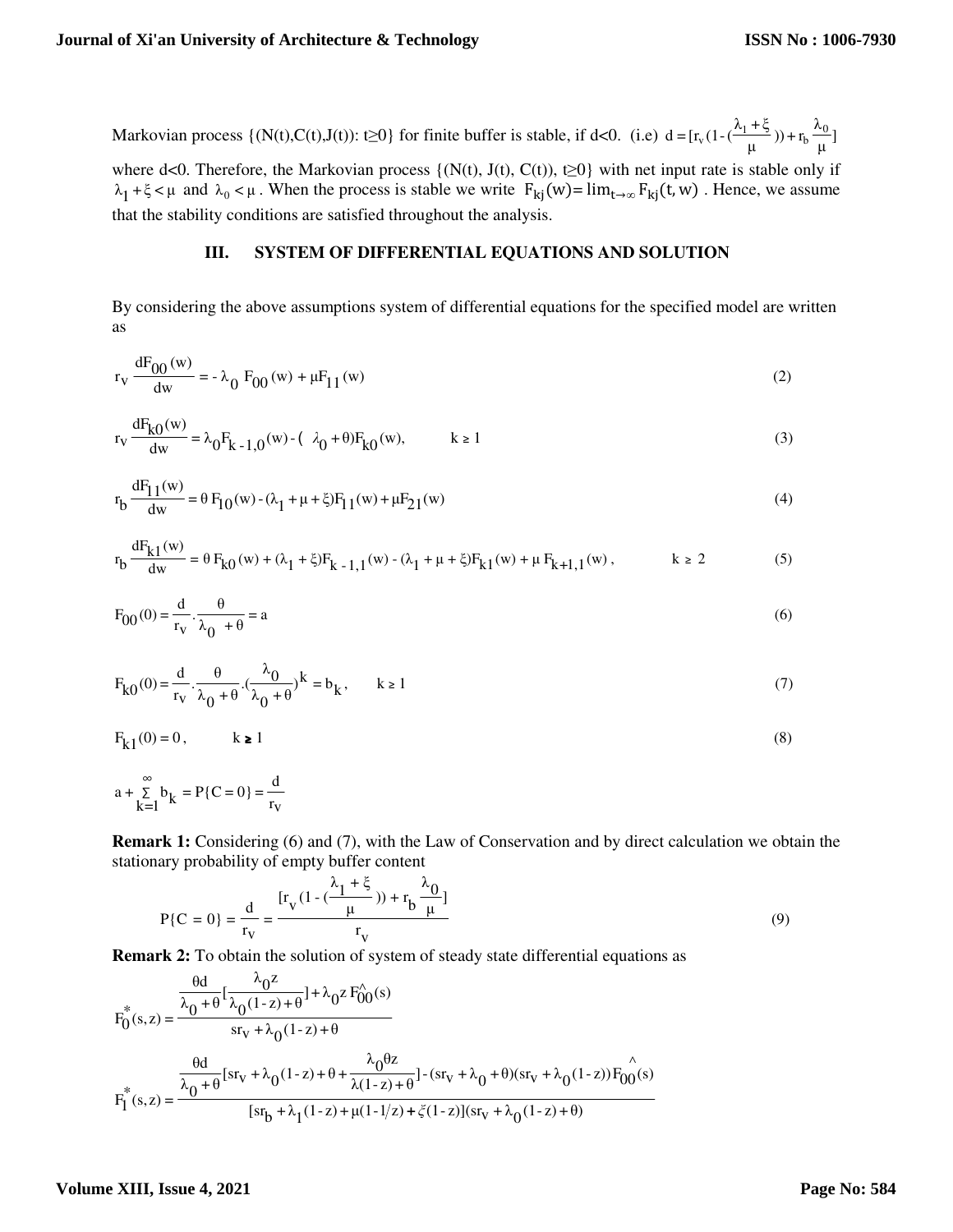**Proof:** we consider Laplace transform of function  $F_{kj}(t, w)$ , $((k, j) \in \Omega)$  as  $F_{kj}(s) = \int e^{-sw} F_{kj}(w)dw$ 0  $(s) = \int e^{-SW}$ ∧  $F_{kj}(s) = \int$ ∞ . By

taking Laplace transform on both sides of equation  $(2)$  to  $(5)$  and using  $(6)$  to  $(8)$ , we obtain system of steady state differential equations as

$$
(sr_V + \lambda_0)F_{00}^{(s)}(s) = ar_V + \mu F_{11}^{(s)}(s)
$$
\n(10)

$$
(sr_V + \lambda_0 + \theta)F_{k0}^{\hat{}}(s) = b_kr_V + \lambda_0F_{k-1,0}^{\hat{}}(s)
$$
\n(11)

$$
(sr_b + \lambda_1 + \mu + \xi)F_1^{\wedge}(s) = \theta F_1^{\wedge}(s) + \mu F_2^{\wedge}(s)
$$
\n(12)

$$
(sr_b + \lambda_1 + \mu + \xi)F_k^{\wedge}(s) = \theta F_k^{\wedge}(s) + \mu F_{k+1}^{\wedge}(s) + (\lambda_1 + \xi)F_k^{\wedge}(s) + \mu + \xi)F_k^{\wedge}(s) \tag{13}
$$

Let 
$$
F_0^*(s, z) = \sum_{k=1}^{+\infty} F_k o(s) z^k
$$
 &  $F_1^*(s, z) = \sum_{k=1}^{+\infty} F_k 1 (s) z^k$  (14)

From  $(12) & (13)$  we get,

$$
(s r_b + \lambda_1 (1-z) + \xi (1-z) + \mu (1-1/z)) F_I^*(s,z) = \theta F_0^*(s,z) - \mu F_{11}^*(s)
$$

By using equation (10) in the above equation we get

$$
[sr_b + \lambda_1(1-z) + \mu(1-1/z) + \xi(1-z)]F_1^*(s, z) + (sr_v + \lambda_0)\stackrel{\wedge}{F}00(s) = ar_v + \theta F_0^*(s, z)
$$
\n(15)

$$
[sr_V + \lambda_0 + \theta]F_0^*(s, z) = r_V \sum_{k=1}^{\infty} b_k z^k + \lambda_0 z F_{00}^*(s) + \lambda_0 z F_0^*(s, z)
$$
\n(16)

Considering the L.H.S of equation (15)

$$
(\text{sr }_{b} + \lambda_{1}(1 - z) + \xi(1 - z) + \mu(1 - \frac{1}{z})) \tag{17}
$$

We write, the Laplace Stieltjes transform of the probability distribution function  $G(x)$  is ∫ +∞ **D**  $G^*(s) = \int e^{-sx} dG(x)$ . A necessary condition for  $z(s) = z_0(s)$  to be LST, we require  $z(+\infty) = 0$ . Hence we take minimal positive solution to quadratic equation (17). The root of equation (17) plays an important role in the following analysis. For  $s \geq 0$ , equation (17) has two roots

$$
z_0(s) = \frac{sr_b + \lambda_1 + \xi + \mu + \sqrt{(sr_b + \lambda_1 + \xi + \mu)^2 - 4(\lambda_1 + \xi)\mu}}{2(\lambda_1 + \xi)}
$$
 where  $0 < z_0(s) \le 1$  and  
\n
$$
z_1(s) = \frac{sr_b + \lambda_1 + \xi + \mu - \sqrt{(sr_b + \lambda_1 + \xi + \mu)^2 - 4(\lambda_1 + \xi)\mu}}{2(\lambda_1 + \xi)}
$$
 where  $z_0(s) > 1$ .  
\nTherefore,  $z_0(0) = 1$  &  $z_1(0) = \frac{\mu}{(\lambda_1 + \xi)}$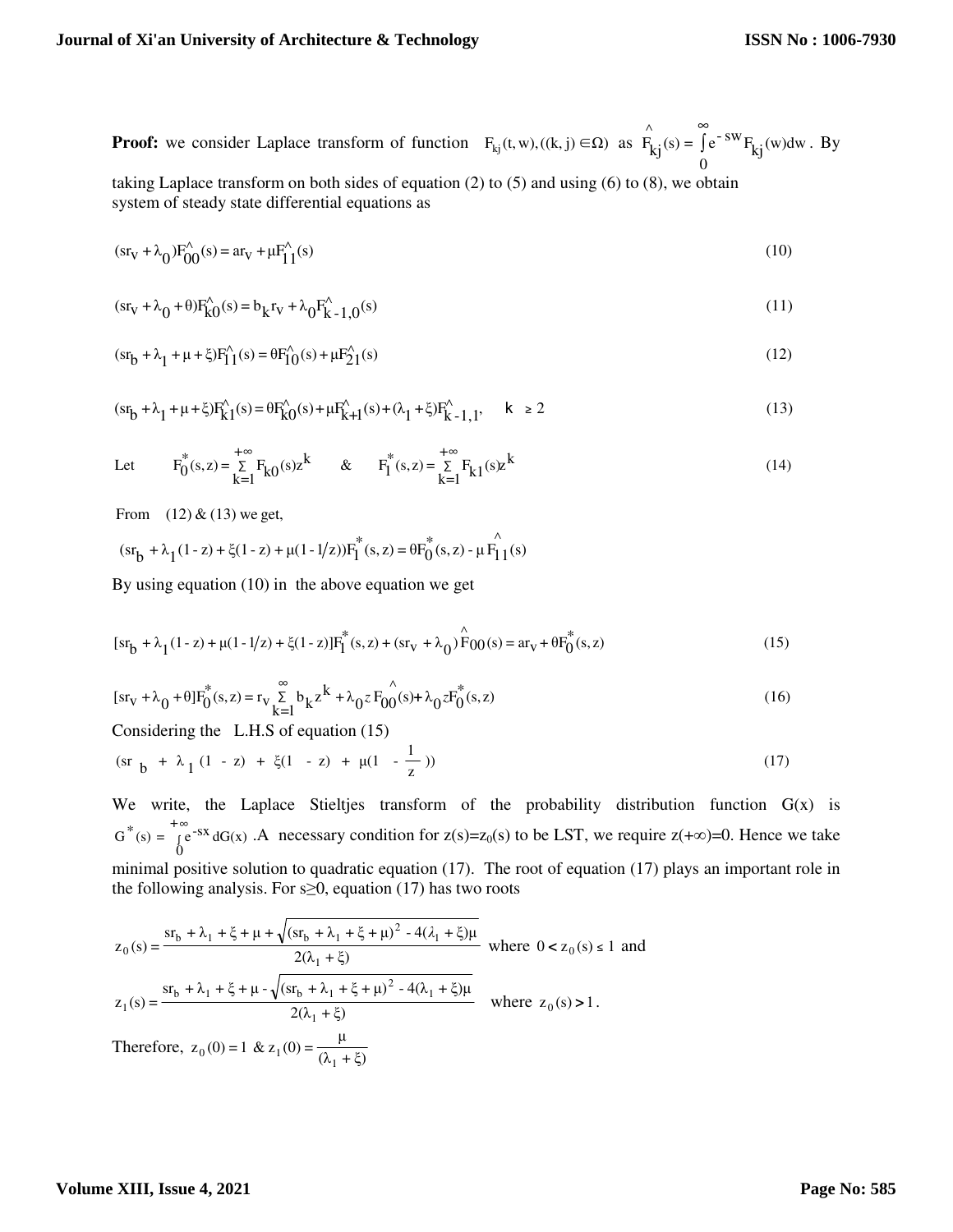Taking derivatives (twice) on both sides of equation (17) with respect to s and letting s to be zero, we have

$$
z_0^{'}(0) = \frac{-r_b}{(\mu - (\lambda_1 + \xi))} \qquad \& \quad z_0^{''}(0) = \frac{2r_b^2}{\mu^2 (1 - \frac{(\lambda_1 + \xi)}{\mu})^3}
$$
(18)

Using boundary conditions (6) and (7) in equation (15)  $\&$  (16), we get

$$
F_0^*(s, z) = \frac{\frac{\theta d}{\lambda_0 + \theta} \left[ \frac{\lambda_0 z}{\lambda_0 (1 - z) + \theta} \right] + \lambda_0 z F_{00}^{\lambda}(s)}{s r_v + \lambda_0 (1 - z) + \theta}
$$
(19)

$$
F_{I}^{*}(s,z) = \frac{\frac{\theta d}{\lambda_{0} + \theta} [sr_{V} + \lambda_{0}(1-z) + \theta + \frac{\lambda_{0}\theta z}{\lambda(1-z) + \theta}] - (sr_{V} + \lambda_{0} + \theta)(sr_{V} + \lambda_{0}(1-z))F_{00}^{*}(s)}{[sr_{b} + \lambda_{1}(1-z) + \mu(1-1/z) + \xi(1-z)](sr_{V} + \lambda_{0}(1-z) + \theta)}
$$
(20)

Using definition (14), it is clear that  $F_I^*(s, z)$  is analytic for variable z. Hence,  $z_0(s)$  is the solution to equation (17) and also solution to the equation (20).Now our aim is to find  $F_{00}^{\wedge}(s)$ . Equation (20) implies that

$$
\frac{\theta d}{\lambda_0+\theta}[\text{sr}_v+\lambda_0(1-z)+\theta+\frac{\lambda_0\theta z}{\lambda_0(1-z)+\theta}]-(\text{sr}_v+\lambda_0+\theta)(\text{sr}_v+\lambda_0(1-z))F_{00}^{\qquad\wedge}(s)=0
$$

And we should always take minimal positive solution to the crucial quadratic equation(17). Then ∧  $\frac{1}{\lambda_0(1-z_0(s))+\theta}$ ] =  $(sr_v + \lambda_0 + \theta)(sr_v + \lambda_0(1-z_0(s))F_{00}(s))$  $\lambda_0 \theta z_0$ (s)  $\frac{1}{\lambda_0 + \theta}$  [sr<sub>v</sub> +  $\lambda_0$ (1 - z<sub>0</sub>(s)) +  $\theta$  +  $\frac{\theta d}{\theta}$  [sr<sub>v</sub> +  $\lambda_0(1-z_0(s))+\theta+\frac{\lambda_0\theta z_0(s)}{z_0(s_0(s_0))}$ ] =

which is equivalent to

$$
F_{00}(s) = \frac{\frac{\theta d}{\lambda_0 + \theta} [sr_v + \lambda_0(1 - z_0(s)) + \theta + \frac{\lambda_0 \theta z_0(s)}{\lambda_0(1 - z_0(s)) + \theta}]}{(sr_v + \lambda_0 + \theta)(sr_v + \lambda_0(1 - z_0(s))}
$$
(21)

#### **IV. THE STEADY-STATE DISTRIBUTION OF THE BUFFER CONTENT**

**Theorem 1.** The Laplace transform of the distribution of the stationary buffer content for stable fluid queue is given by

$$
\hat{H}(s) = \frac{d}{sr_b} \frac{[sr_v + \lambda_0 (1 - z_0(s))][\lambda_0 (1 - z_0(s)) + \theta](sr_b + \theta) + s(r_b - r_v)\theta^2}{(sr_v + \theta)[sr_v + \lambda_0 (1 - z_0(s))][\lambda_0 (1 - z_0(s)) + \theta]}
$$

**Proof:** Let  $H(w) = \lim_{t \to \infty} P\{C(t) \le w\}$  and denote  $H(s) = \int_{s}^{\infty} e^{-sw} H(w) dw$ . 0  $\hat{H}(s) = \int e^{-sw}$ ∞

By considering the total probability  $\mathbf{\hat{H}}(s) = \mathbf{F}_{00}^{(s)}(s) + \mathbf{F}_{0}^{*}(s,1) + \mathbf{F}_{1}^{*}(s,1)$  $(s) + F_0$ ∧  $(s) = F_{00}$ ∧  $H(s) = F_{00}(s) + F_0(s, 1) + F_1(s, 1)$ . Substituting z =1 in equations (19)  $\&$  (20) and thereby direct calculations we obtain the above result.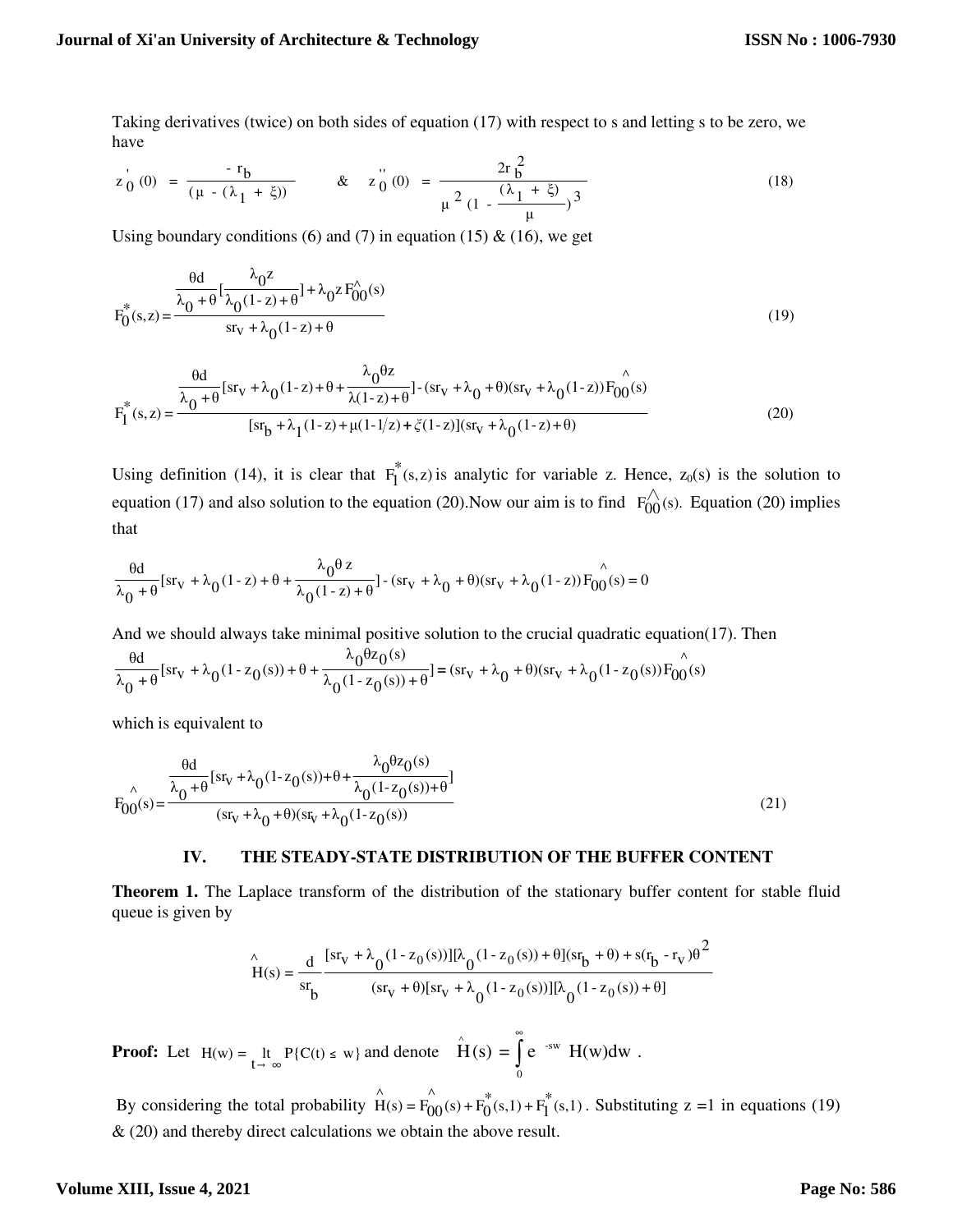**Remark 3:** When the vacation time V tends to zero, considering Theorem 1 and applying the Law of L'Hospital, we obtain

$$
\iint_{\theta \to +\infty} \hat{H}(s) = \frac{d}{sr_b} \cdot \frac{[sr_b + \lambda_0 (1 - z_0(s))]}{[sr_v + \lambda_0 (1 - z_0(s))]}
$$

**Theorem 2.** The mean and second moment of the buffer content for the stable fluid queue are given by

$$
E(C) = \frac{(\lambda_1 + \xi) r_b (r_v - r_b)}{d\mu^2 (1 - (\frac{\lambda_1 + \xi}{\mu}))}
$$
  
\n
$$
E(C^2) = \frac{2(\frac{\lambda_1 + \xi}{\mu}) r_b (r_b - r_v) [\frac{\lambda_0}{\mu} d^2 \mu^2 (1 - (\frac{\lambda_1 + \xi}{\mu}))^2 + \theta^2 r_b (\frac{\lambda_0}{\mu} r_b - d\frac{\lambda_0}{\mu} - d)]}{\theta^2 d^2 \mu^2 (1 - (\frac{\lambda_1 + \xi}{\mu}))^3}
$$

**Proof.** Now we consider the Laplace Stieltjes transform of the stable probability distribution H(w) of buffer content as  $H^{\uparrow}(s) = \int$ +∞  $\dot{0}$  $H^*(s) = \int e^{-sw} dH(w)$ . Therefore,  $H^*(s) = s \hat{H}(s)$  (22)

By using equation(22) in Theorem 1, we get

$$
H^*(s) = \frac{d}{r_b} \frac{[sr_v + \lambda_0(1 - z_0(s))][(\lambda_0(1 - z_0(s)) + \theta](sr_b + \theta) + s(r_b - r_v)\theta^2}{(sr_v + \theta)[sr_v + \lambda_0(1 - z_0(s))][\lambda_0(1 - z_0(s)) + \theta]}
$$

By applying L' Hospital rule and substituting s=0 in  $z_0(s)$ , we get

$$
\begin{aligned} \n\text{lt} & H^{*'}(s) = \text{E(C)} = \frac{(\lambda_1 + \xi) \text{r}_b \left( \text{r}_v - \text{r}_b \right)}{\text{d} \mu^2 \left( 1 - \left( \frac{\lambda_1 + \xi}{\mu} \right) \right)} \n\end{aligned} \tag{23}
$$

Again applying L'Hospital rule and using (18), we obtain

$$
\begin{aligned} \n\text{lt} & H^{*}(\text{s}) = E(C^2) = \frac{2(\frac{\lambda_1 + \xi}{\mu})r_b(r_b - r_v)[\frac{\lambda_0}{\mu}d^2\mu^2(1 - (\frac{\lambda_1 + \xi}{\mu}))^2 + \theta^2r_b(\frac{\lambda_0}{\mu}r_b - d\frac{\lambda_0}{\mu} - d)]}{\theta^2d^2\mu^2(1 - (\frac{\lambda_1 + \xi}{\mu}))^3} \n\end{aligned} \tag{24}
$$

Thus  $E(C^2)$  is obtained.

**Remark 4:** Letting  $r_b - r_v = \mu$ , the expression (23) can be reduced as

$$
E(C) = \frac{(\lambda_1 + \xi)r_b}{d((\lambda_1 + \xi) - \mu)}
$$

Thus from the above equation we observe that mean buffer content  $E(C)$  is independent of vacation parameter θ and also independent of arrival rate during vacation period  $λ_0$ .

# **Volume XIII, Issue 4, 2021**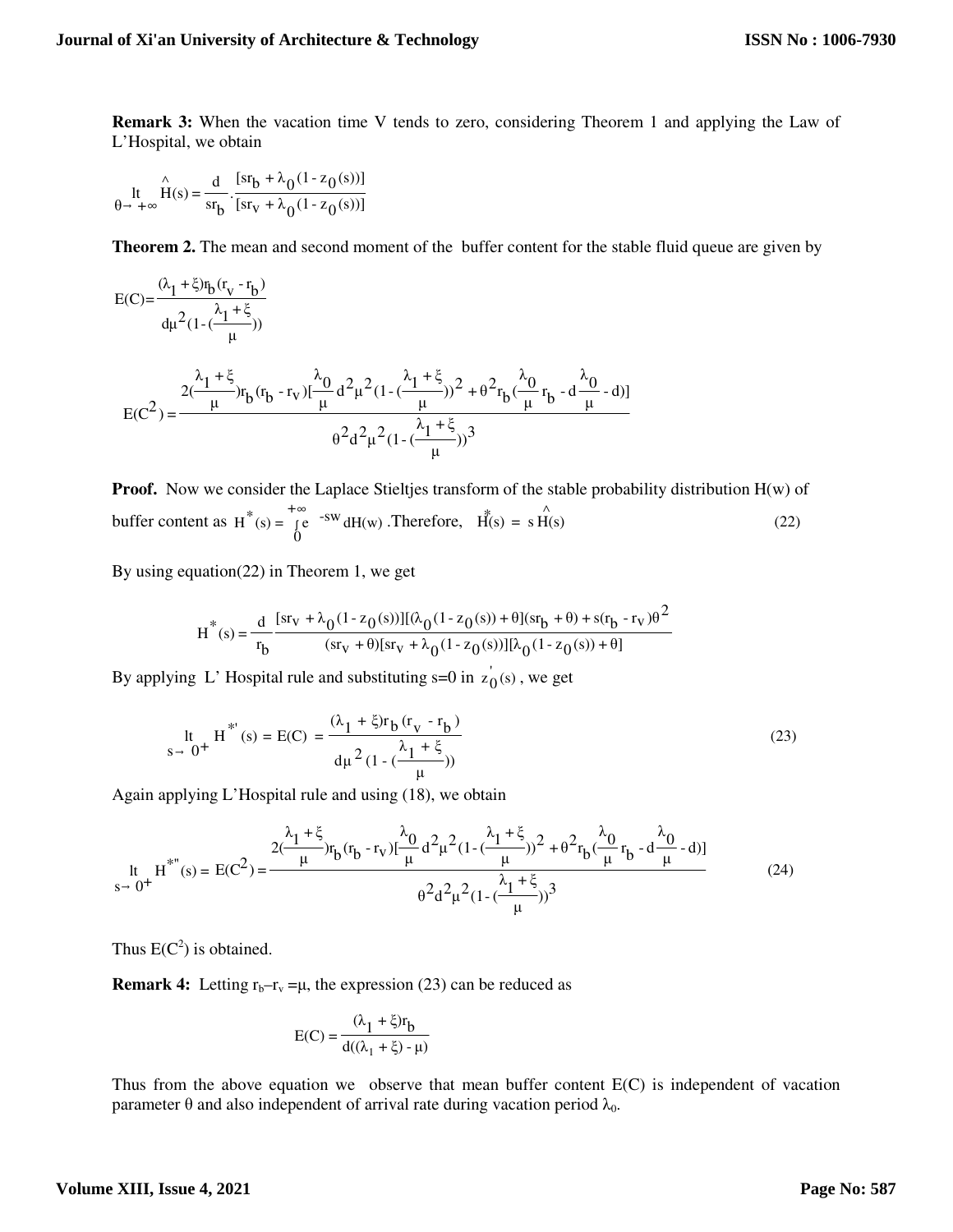**Remark 5:** According to Theorem 2, the mean buffer content E(C) is independent of the vacation parameter θ, whereas the second moment of the buffer content  $E(C^2)$  is dependent on vacation parameter θ. Based on the assumption, the current rate R(t) w.r.t. the net input rate(i.e., the input rate-the output rate) of fluid into the buffer at time t becomes

$$
\begin{aligned}\n\text{It} &= P\{R(t) = r_b\} = P\{J = 1\} = \frac{\lambda_1 + \xi}{\mu}, \\
\text{It} &= P\{R(t) = 0 = P\{J = 0, C = 0\} = P\{C = 0\} = 1 - \frac{\lambda_1 + \xi}{\mu} + \frac{r_b}{r_v} \frac{\lambda_0}{\mu}, \\
\text{It} &= P\{R(t) = r_v\} = P\{J = 0, C > 0\} = -\frac{r_b}{r_v} \frac{\lambda_0}{\mu}.\n\end{aligned}
$$

**Remark 6:** If the fluid is stable, then the variance of the stationary buffer content  $\text{Var}(C) = \sigma^2(C)$  is given by

$$
\sigma^2 = \; [\frac{\frac{\lambda_1+\xi}{\mu}r_b(r_b-r_v)[\frac{\lambda_0}{\mu}d^2\mu^2(1-(\frac{\lambda_1+\xi}{\mu}))^2 + \theta^2r_b(\frac{\lambda_0}{\mu}r_b-d\frac{\lambda_0}{\mu}-d)]}{\theta^2d^2\mu^2(1-(\frac{\lambda_1+\xi}{\mu}))^3} \;\; -[\;\frac{(\lambda_1+\xi)r_b(r_v-r_b)}{\mu^2(1-(\frac{\lambda_1+\xi}{\mu}))}] \; ]
$$

**Proof:** By substituting equations (23) & (24) in  $\sigma^2(C) = [E(C^2) - (E(C))^2]$  we obtain, variance of the stationary buffer content.

# **V. NUMERICAL ANALYSIS**

In this section, to demonstrate the pertinence of above result we illustrate graph to analyze the parameters effect on mean of the buffer content and second moment of the buffer content and variance of the buffer content of the steady state system. Let  $\lambda_0$  and  $\lambda_1$  are the heterogeneous arrival rate during vacation and busy period. Also by letting  $r_v$  and  $r_b$  to denote net input rate of the fluid to the buffer during vacation and busy state. The heterogeneous arrivals are serviced at the service rate μ. We consider the vacation parameter to be  $\theta$  and also when the system is busy catastrophe occurs with mean rate  $\xi$ . Thus E(c), E(C<sup>2</sup>) and variance become

$$
E(C) = \frac{(\lambda_1 + \xi)\mathfrak{r}_b(r_v - r_b)}{\mu^2(1 - (\frac{\lambda_1 + \xi}{\mu}))}
$$
  
\n
$$
E(C^2) = \frac{2(\frac{\lambda_1 + \xi}{\mu})r_b(r_b - r_v)[\frac{\lambda_0}{\mu}d^2\mu^2(1 - (\frac{\lambda_1 + \xi}{\mu}))^2 + \theta^2r_b(\frac{\lambda_0}{\mu}r_b - d\frac{\lambda_0}{\mu} - d)]}{\theta^2d^2\mu^2(1 - (\frac{\lambda_1 + \xi}{\mu}))^3}
$$

 $\text{Variance} = \left[ \text{E}(C^2) - (\text{E}(C))^2 \right]$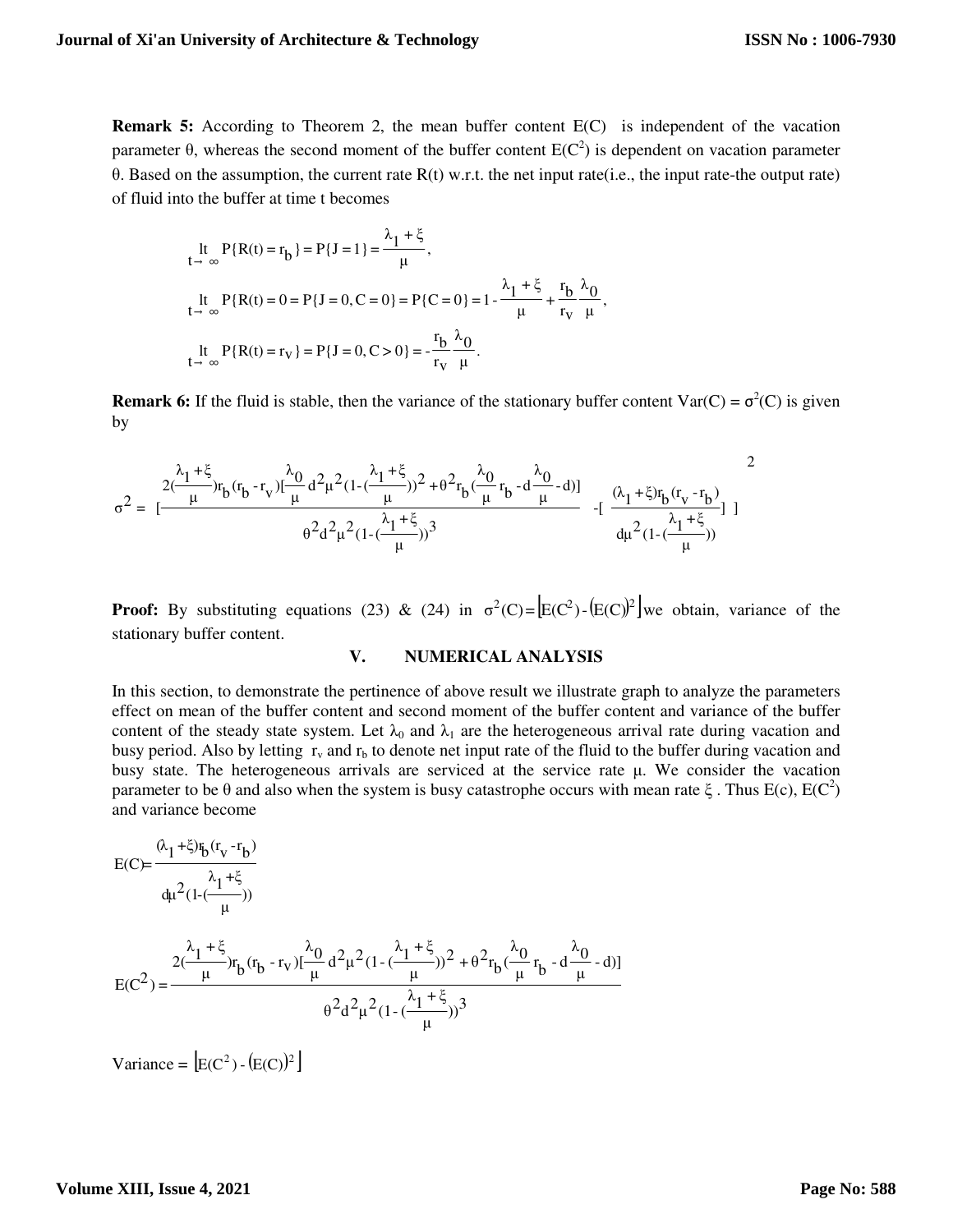By considering the above formula, the effect of mean buffer content E(C), second moment of the buffer content  $E(C^2)$  and variance of the buffer content are evaluated. The evaluated values are tabulated in Table 1 and represented in Graph 1. .

| $r_{\rm v}$ | 1.03      | 1.08        |
|-------------|-----------|-------------|
| $-1.9$      | 0.8259649 | 0.906146384 |
| $-1.8$      | 0.9648814 | 1.062135708 |
| $-1.7$      | 1.1471979 | 1.268125341 |
| $-1.6$      | 1.3955153 | 1.550939101 |
| $-1.5$      | 1.7510944 | 1.960356101 |
| $-1.4$      | 2.2980139 | 2.600209083 |
| $-1.3$      | 3.2379191 | 3.728755578 |
| $-1.2$      | 5.2052052 | 6.214588604 |
| $-1.1$      | 11.767282 | 15.93454528 |

**Table 1. Effect of Mean Buffer Content E(C) with respect to**  $\lambda_1$  **and**  $\mathbf{r}_v$ 

Now by considering the parameters  $\lambda_0 = 1$ ,  $r_b = 2$ ,  $\xi = 0.01$  and by varying net input rate  $r_v$  from -1.9 to -1.1 and arrival rate during busy period  $\lambda_1$  which takes the value as 1.03, 1.08, the mean of the buffer content E(C) is evaluated. We calculated the E(C) values and tabulated in table 1.



**Graph 1.**  $E(C)$  w.r.t  $\lambda_1$  and  $r_v$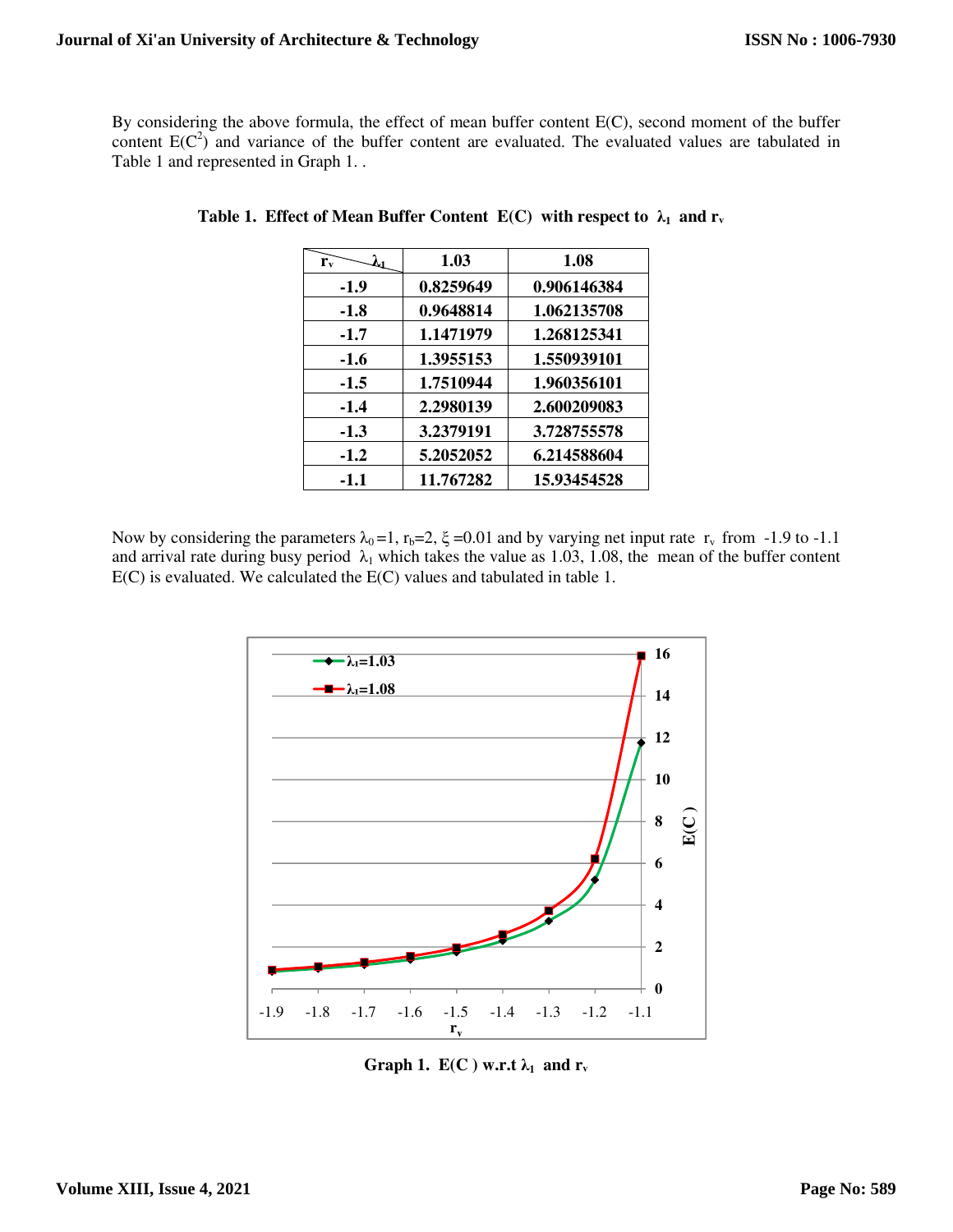From Graph 1 we observe that,  $E(C)$  increases gradually as  $r_v$  increases. We also notice that, in the initial stage when  $r_v$  increases there is minute difference in  $E(C)$  but when  $r_v$  increases steadily we observe that E(C) increases rapidly.

Now we compare the effect of mean, second moment and variance of the buffer content with different values of net input rate r<sub>v</sub> ranging from -1.9 to -1.1, service rate μ ranges from 5.9 to 5.1and letting  $\lambda_0$ be 1, busy period arrival rate  $\lambda_1 = 1.03$ , vacation parameter  $\theta$  as 0.5, catastrophe  $\xi$  as 0.01. By substituting above values in equation (23), (24) and (25) we evaluated the values and tabulated in table 2.

| $r_{\rm v}$ | E(c)     | E(c <sup>2</sup> ) | $\sigma^2$  |
|-------------|----------|--------------------|-------------|
| $-1.9$      | 0.964885 | 10.576284          | 9.645281339 |
| $-1.8$      | 1.109656 | 11.645713          | 10.41437732 |
| $-1.7$      | 1.297402 | 13.122534          | 11.43928149 |
| $-1.6$      | 1.549991 | 15.286806          | 12.88433253 |
| $-1.5$      | 1.90708  | 18.720085          | 15.08313118 |
| $-1.4$      | 2.448809 | 24.808449          | 18.81178517 |
| $-1.3$      | 3.365141 | 37.606095          | 26.28192137 |
| $-1.2$      | 5.241935 | 73.833742          | 46.35585428 |
| $-1.1$      | 11.21377 | 279.64606          | 153.8974711 |

**Table 2. Comparison of E(c),**  $E(c^2)$  **and**  $\sigma^2(c)$  **w.r.t**  $r_v$ 



**Graph 2.**  $E(c^2)$  and  $\sigma^2(c)$  w.r.t  $r_v$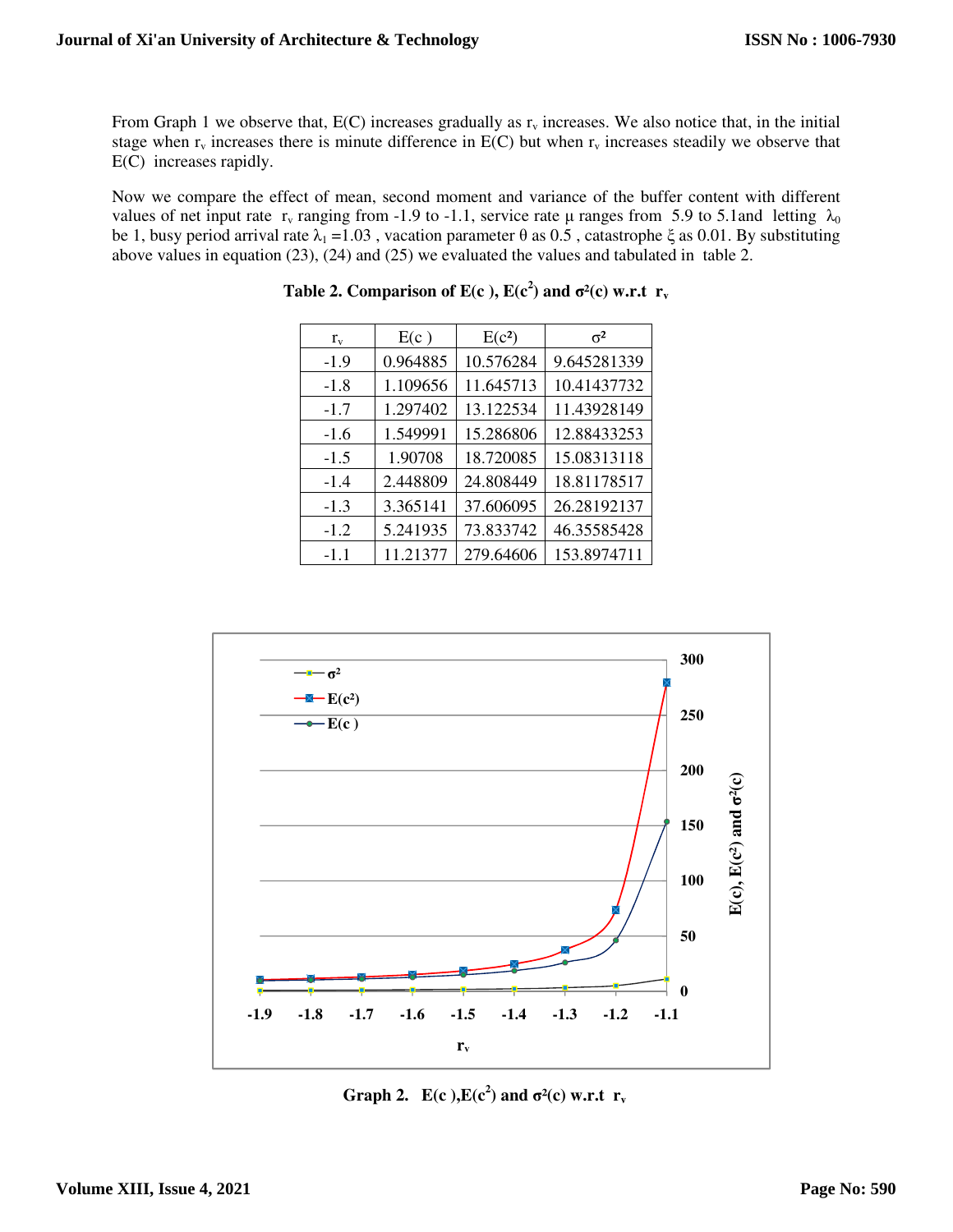On comparing the three cases(  $E(C), E(C^2)$  and  $Var(C)$ ), we notice that as  $r_v$  increases mean of the buffer content increases gradually where second moment increases very rapidly. Also we observe that there is wide difference in values between mean and second moment of the buffer content. In the beginning there is no significant difference in second moment and variance. As  $r<sub>y</sub>$  increases widely we notice significant difference in  $E(C^2)$  and  $\sigma^2$ .

We now show the mutative trend of second moment of the buffer content  $E(C^2)$ . By fixing arrival rate during vacation period  $\lambda_0 = 1$ , service rate μ=10, catastrophe ξ =0.03, vacation parameter θ=0.5 and varying values of  $\lambda_1$  from 0 to 5 and ranging  $r_b$  from 4 to 2,  $r_v$  from -6 to -8 and substituting in equation (24) we calculated and tabulated the following values in table 3.

| $\lambda_1$<br>$r_{\rm b}$ | $\bf{0}$ | 1        | $\overline{2}$ | 3        | 4        | 5        |
|----------------------------|----------|----------|----------------|----------|----------|----------|
| 4                          | 0.098322 | 3.782662 | 8.499394       | 14.82397 | 23.93597 | 38.75879 |
| 3.9                        | 0.095772 | 3.683138 | 8.270645       | 14.40985 | 23.22287 | 37.46321 |
| 3.8                        | 0.093231 | 3.58408  | 8.043449       | 13.99996 | 22.52124 | 36.20154 |
| 3.7                        | 0.090697 | 3.485457 | 7.817702       | 13.59402 | 21.83025 | 34.97114 |
| 3.6                        | 0.088171 | 3.387244 | 7.593311       | 13.19176 | 21.14916 | 33.76965 |
| 3.5                        | 0.085653 | 3.289414 | 7.370191       | 12.79294 | 20.47726 | 32.59492 |
| 3.4                        | 0.08314  | 3.191944 | 7.148262       | 12.39734 | 19.81394 | 31.44501 |
| 3.3                        | 0.080634 | 3.094814 | 6.927451       | 12.00475 | 19.15864 | 30.31817 |
| 3.2                        | 0.078134 | 2.998003 | 6.707693       | 11.61499 | 18.51081 | 29.21277 |
| 3.1                        | 0.07564  | 2.901494 | 6.488924       | 11.22788 | 17.87    | 28.12737 |
| 3                          | 0.073151 | 2.805269 | 6.271089       | 10.84327 | 17.23576 | 27.06063 |
| 2.9                        | 0.070666 | 2.709313 | 6.054133       | 10.461   | 16.60768 | 26.01132 |
| 2.8                        | 0.068187 | 2.613611 | 5.838009       | 10.08096 | 15.98539 | 24.97834 |
| 2.7                        | 0.065712 | 2.51815  | 5.622671       | 9.702996 | 15.36855 | 23.96064 |
| 2.6                        | 0.063241 | 2.422917 | 5.408076       | 9.327008 | 14.75685 | 22.95728 |
| 2.5                        | 0.060775 | 2.327901 | 5.194186       | 8.952884 | 14.14998 | 21.9674  |
| 2.4                        | 0.058312 | 2.23309  | 4.980963       | 8.580525 | 13.54769 | 20.99019 |
| 2.3                        | 0.055852 | 2.138475 | 4.768373       | 8.209836 | 12.9497  | 20.02491 |
| 2.2                        | 0.053397 | 2.044045 | 4.556386       | 7.840731 | 12.3558  | 19.07087 |
| 2.1                        | 0.050944 | 1.949792 | 4.34497        | 7.473129 | 11.76576 | 18.12744 |
| $\boldsymbol{2}$           | 0.048495 | 1.855707 | 4.134099       | 7.106954 | 11.17937 | 17.19402 |

**Table3.** Effect of Second moment of the Buffer Content  $E(C^2)$  w.r.t.  $r_b$  and  $\lambda_1$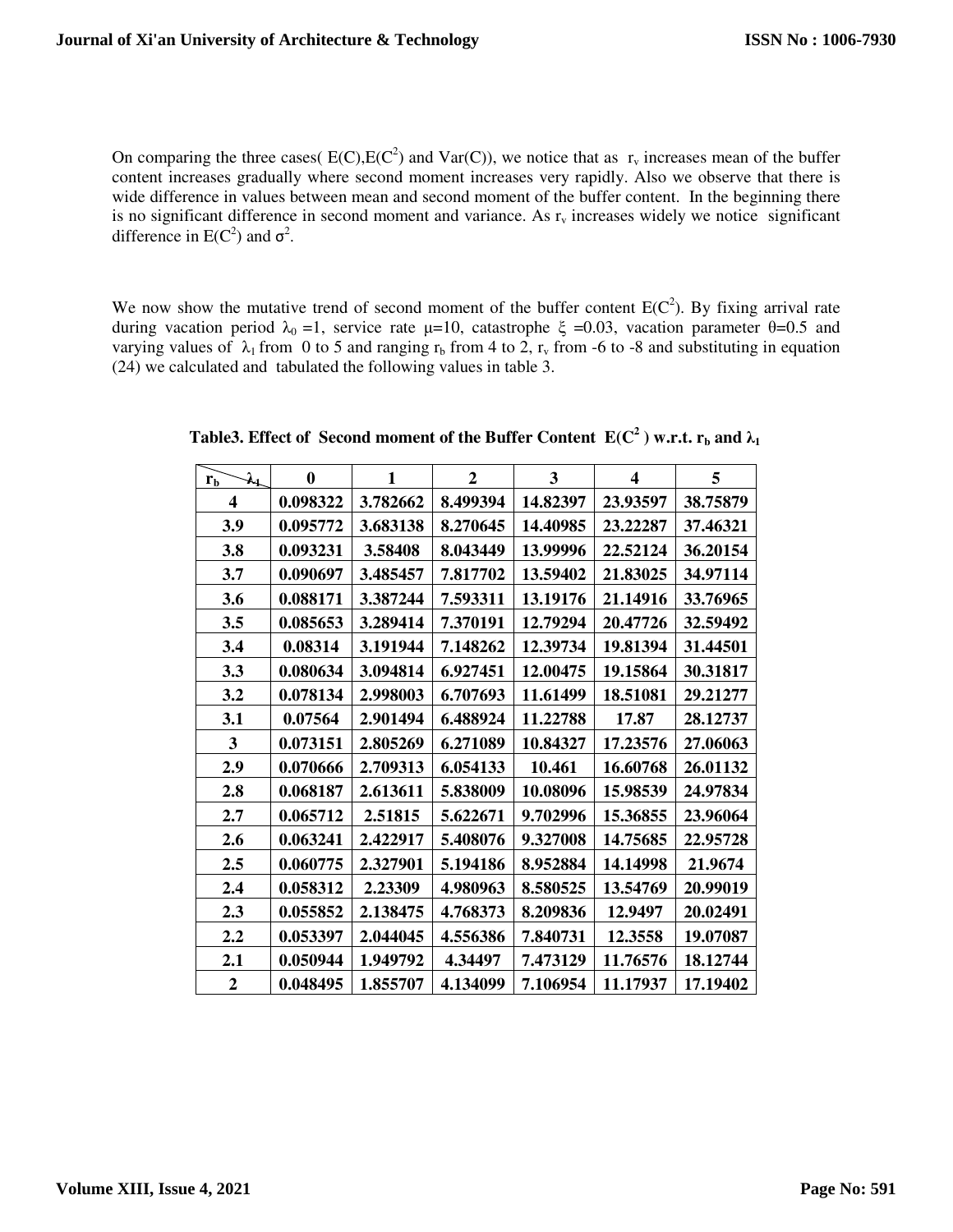

**Graph 3.**  $E(C^2)$  w.r.t.  $\lambda_1$  and  $r_b$ 

A 3-dimensional graph helps us to analyze patterns, comparisons and trends in data. The X-axis represents arrival rate  $\lambda_1$  during busy period , Y-axis represents net input rate during busy period  $r_b$  and Zrepresents arrival rate  $\lambda_1$  during busy period, Y-axis represents net input rate during busy period  $r_b$  and Zaxis represents second moment of the buffer content  $E(C^2)$ . From (Table 3 and Graph 3) we observe that  $E(C^2)$  decreases as r<sub>b</sub> decreases for fixed value  $\lambda_1$ , also we notice that  $E(C^2)$  increases as  $\lambda_1$  increases for fixed values of  $r<sub>b</sub>$ . Hence from the illustration of Graph 3, we observe that the increasing and decreasing in the values of second moment of the buffer content  $E(C^2)$  are due to the variation of  $\lambda_1$  and  $r_b$ . This agrees with practical cases also.

Now we evaluate the mean of the buffer content  $E(C)$  by varying service rate  $\mu$  from 5.9 to 5.1,  $r_v$  from  $-1.9$  to  $-1.1$  and  $r<sub>b</sub>$  taking the values as 4, 4.03, 4.06 and 4.09. Also the parameters taken into consideration are arrival rate during vacation  $\lambda_0$  as 1, arrival rate during busy period  $\lambda_1$  to be 1.03, catastrophe  $\xi = 0.01$ . The values are substituted in equation (23) and evaluated values are shown in table 4.

| $r_{\rm v}$<br>$\mathfrak{r}_{\mathfrak{b}}$ | 4        | 4.03     | 4.06     | 4.09     |
|----------------------------------------------|----------|----------|----------|----------|
| $-1.9$                                       | 0.964885 | 0.982697 | 1.00079  | 1.019169 |
| $-1.8$                                       | 1.109656 | 1.13119  | 1.153098 | 1.175387 |
| $-1.7$                                       | 1.297402 | 1.324141 | 1.351399 | 1.379189 |
| $-1.6$                                       | 1.549991 | 1.584403 | 1.61958  | 1.655543 |
| $-1.5$                                       | 1.90708  | 1.953651 | 2.001445 | 2.050502 |
| $-1.4$                                       | 2.448809 | 2.516767 | 2.58693  | 2.659396 |
| $-1.3$                                       | 3.365141 | 3.4774   | 3.594514 | 3.716783 |
| $-1.2$                                       | 5.241935 | 5.477365 | 5.728433 | 5.996702 |
| $-1.1$                                       | 11.21377 | 12.14628 | 13.21773 | 14.46139 |

**Table 4. Effect of Mean of the Buffer Content**  $E(C)$  **w.r.t**  $r_v$  **and**  $r_b$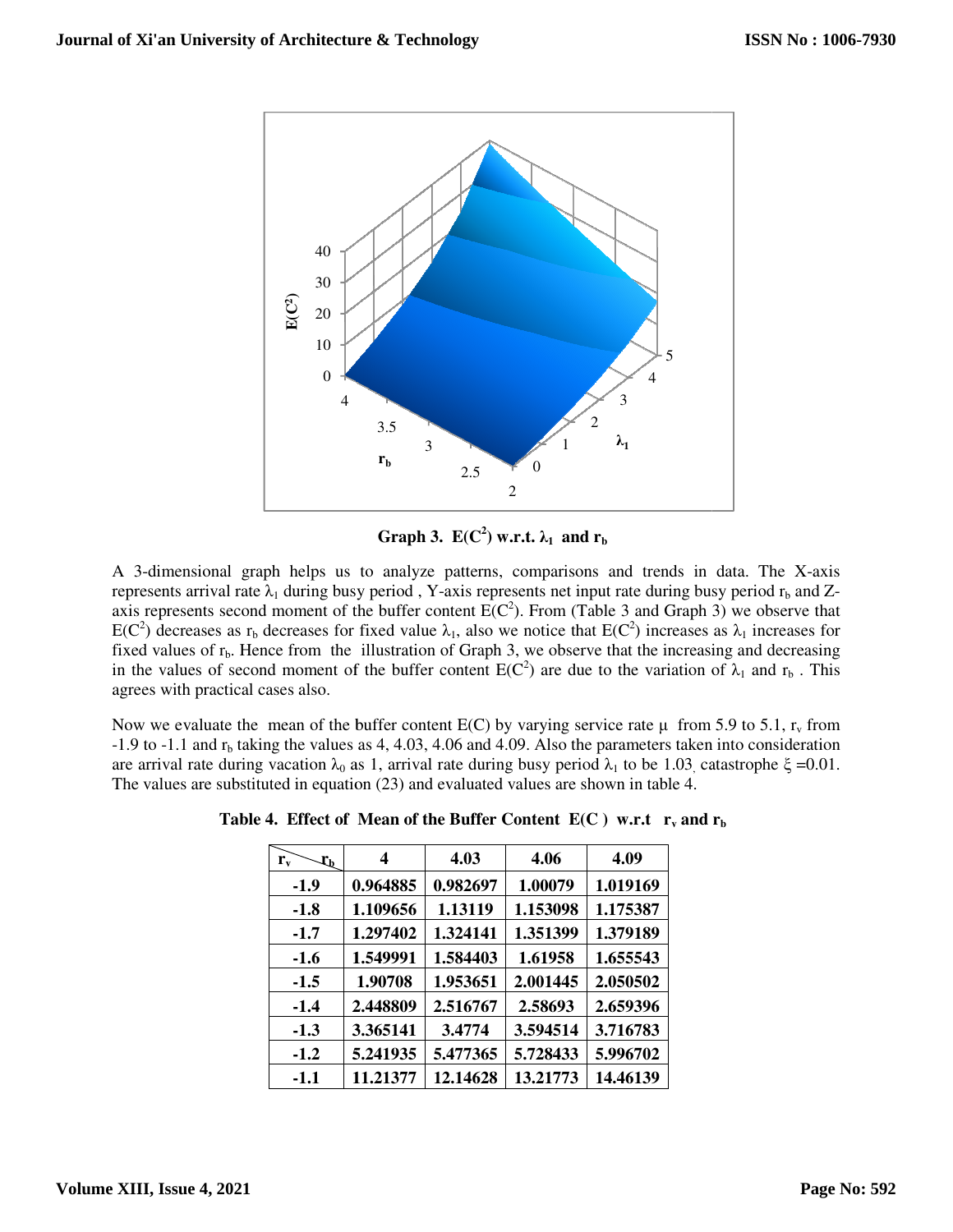For  $r_b=4$  and  $r_v=1.9$  the mean of the buffer content is 0.964885 which increases to 11.21377 as  $r_v$ increases to -1.1. For  $r_b=4.03$  and  $r_v=-1.9$ , the value of E(C) is 0.9827697 which increases to 12.14628 when  $r_v$  takes the value -1.1. When  $r_b=4.06$  and  $r_v=1.9$ , the value of E(C) is 1.00079 which increases to 13.21773 as  $r_v$  increases to -1.1. Similarly, when  $r_b=4.09$  and  $r_v=1.9$ , the value of E(C) is 1.019169 which keeps on increasing and the change is observed till  $r_v=-1.1$  where  $r_v$  becomes 14.46139. On comparing the change in  $r_b$  we observe that  $E(C)$  increases for fixed  $r_v$ .



**Graph 4.**  $E(C)$  w.r.t  $r_v$  and  $r_b$ 

Graph 4 represents the variation in  $E(C)$  with respect to  $r_v$  and  $r_b$ . For fixed  $r_v$ , we observe  $E(C)$  increases as  $r_b$  increases. We also notice that as  $r_b$  increases there is only a minute difference in E(C) till  $r_v$  takes the value -1.2. But E(C) increases gradually as  $r<sub>b</sub>$  increases when  $r<sub>v</sub>$  takes the value as -1.1. Now we notice the changes in second moment of the buffer content  $E(C^2)$  with different values of net input rate during vacation period  $r_v$  and vacation parameter θ. By letting arrival rate during busy period be  $\lambda_1 = 2$ . service rate  $\mu$ =10, catastrophe  $\xi$  =0.01 and varying r<sub>v</sub> from -1.9 to -1.1,  $\lambda_0$  from 1 to 1.8 and  $\theta$  from 0.2 to 0.6 .By substituting the above values in equation (24) ,we calculate the following values and then the calculated values are tabulated in table 5.

| θ<br>$\mathbf{r}_{\mathbf{v}}$ | 0.2      | 0.3      | 0.4      | 0.5      | 0.6      |
|--------------------------------|----------|----------|----------|----------|----------|
| $-1.9$                         | 107.9772 | 51.3752  | 31.5645  | 22.39498 | 17.414   |
| $-1.8$                         | 120.6762 | 57.64532 | 35.58451 | 25.37351 | 19.82679 |
| $-1.7$                         | 133.9541 | 64.35457 | 39.99475 | 28.71963 | 22.59487 |
| $-1.6$                         | 147.9522 | 71.64436 | 44.9366  | 32.57472 | 25.85963 |
| $-1.5$                         | 162.8981 | 79.74209 | 50.63748 | 37.1662  | 29.84847 |
| $-1.4$                         | 179.1768 | 89.03288 | 57.48251 | 42.87919 | 34.94652 |
| $-1.3$                         | 197.4837 | 100.2121 | 66.16709 | 50.40909 | 41.84919 |
| $-1.2$                         | 219.1824 | 114.6434 | 78.05471 | 61.11939 | 51.91996 |
| $-1.1$                         | 247.2568 | 135.3106 | 96.12945 | 77.99417 | 68.1429  |

**Table.5 Effect of Second moment of the Buffer Content**  $E(C^2)$  **w.r.t**  $r_v$  **and**  $\theta$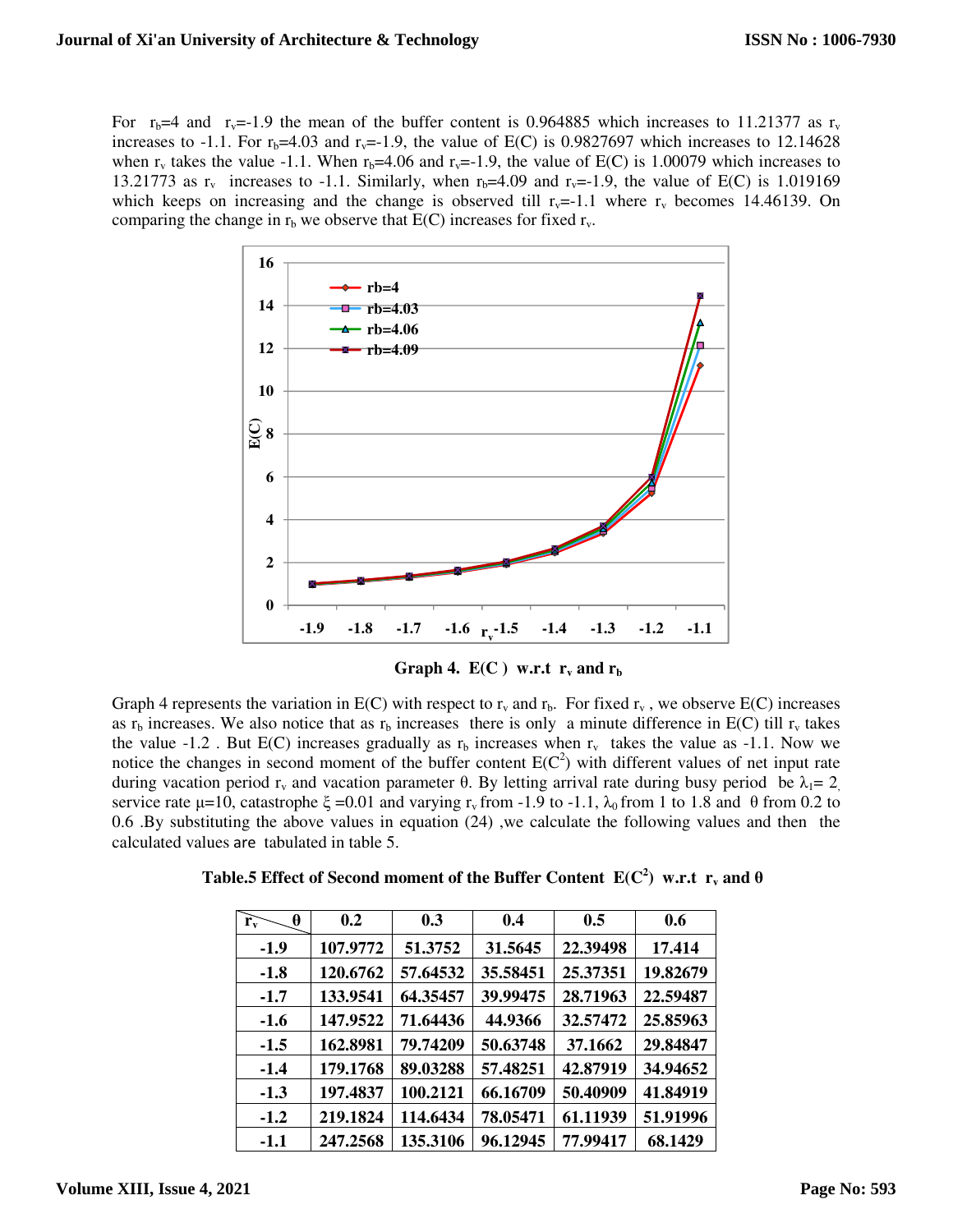Table 5. shows the changes in second moment of the buffer content  $E(C^2)$ . For  $r_v = -1.9$  and  $\theta = 0.2$ , we observe the value of  $E(\overline{C}^2)$  is 107.9772 which increases rapidly to 247.2568 when  $r_v$  reaches the value of -1.1. For constant value of r<sub>v</sub> we observe E(C<sup>2</sup>) decreases as vacation parameter θ increases. The tabulated values are depicted and represented graphically.



**Graph. 5**  $E(C^2)$  w.r.t  $r_v$  and  $\theta$ 

The X-axis represents net input rate during vacation period  $r<sub>v</sub>$ , Y-axis represents second moment of the buffer content  $E(C^2)$ . For fixed values of vacation parameter  $\theta$ , we notice second moment of the buffer content  $E(C^2)$  increases as  $r_v$  increases. As illustrated it appears there is considerable difference in  $E(C^2)$ when  $\theta$  varies from 0.3 to 0.6 but there is extensive difference in E(C<sup>2</sup>) when  $\theta$ = 0.2. This agrees with practical cases also.

**Conclusion:** In this paper, we analysed on heterogeneous arrival of tandem fluid model driven by an m/m/1 vacation queue subject to catastrophe. We set up a system of differential equations and obtained Laplace transform of steady state equations. By considering, Laplace Stieltjes transform of the probability distribution function, the steady state buffer content is expressed through the minimal positive solution to a momentous quadratic equation. Further, we generate the reliable data on the effectiveness of the mean, second moment and variance of the buffer content. From the result we observe that mean of buffer content is independent of the vacation parameter  $\theta$  and also independent of vacation period arrival rate  $\lambda_0$ , while second moment and variance of the buffer content are dependent on vacation parameter θ. A numerical example is of indicative nature and hence all these analysis are justified by its corresponding graphical representation. The study can be further extended to analyze the model with balking also.